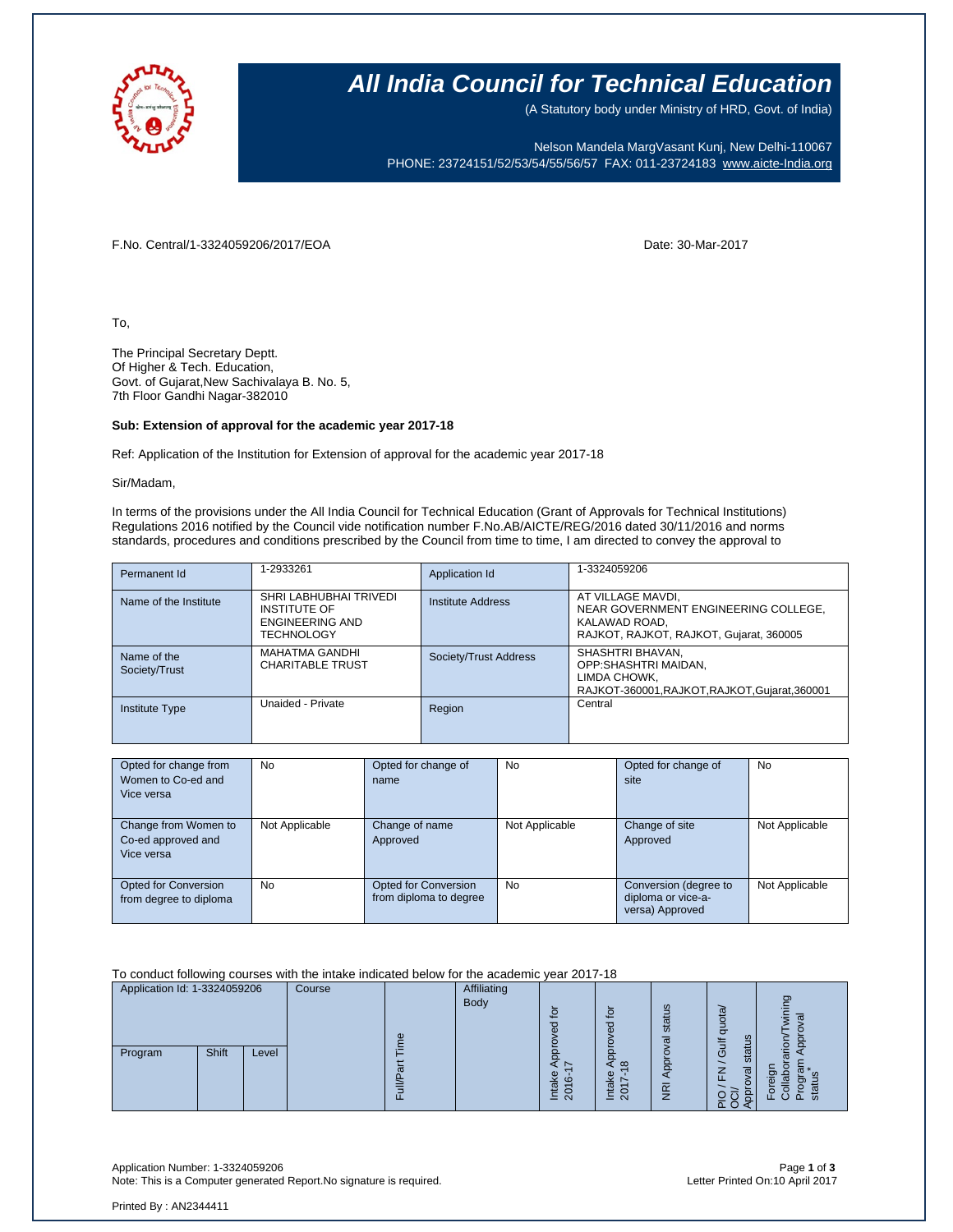

## **All India Council for Technical Education**

(A Statutory body under Ministry of HRD, Govt. of India)

Nelson Mandela MargVasant Kunj, New Delhi-110067 PHONE: 23724151/52/53/54/55/56/57 FAX: 011-23724183 [www.aicte-India.org](http://www.aicte-india.org/)

| <b>ENGINEERIN</b><br><b>G AND</b><br><b>TECHNOLO</b><br>GY | 1st<br>Shift | <b>UND</b><br>ER<br><b>GRA</b><br><b>DUA</b><br><b>TE</b> | <b>CIVIL</b><br><b>ENGINEERING</b>                          | <b>FULL</b><br><b>TIME</b> | Gujarat<br>Technological<br>University,<br>Ahmedabad | 120 | 120 | <b>NA</b> | <b>NA</b> | <b>NA</b> |
|------------------------------------------------------------|--------------|-----------------------------------------------------------|-------------------------------------------------------------|----------------------------|------------------------------------------------------|-----|-----|-----------|-----------|-----------|
| <b>ENGINEERIN</b><br><b>G AND</b><br><b>TECHNOLO</b><br>GY | 1st<br>Shift | <b>UND</b><br><b>ER</b><br>GRA<br><b>DUA</b><br><b>TE</b> | <b>COMPUTER</b><br><b>SCIENCE AND</b><br><b>ENGINEERING</b> | <b>FULL</b><br><b>TIME</b> | Gujarat<br>Technological<br>University,<br>Ahmedabad | 60  | 60  | <b>NA</b> | <b>NA</b> | <b>NA</b> |
| <b>ENGINEERIN</b><br>G AND<br><b>TECHNOLO</b><br>GY        | 1st<br>Shift | <b>UND</b><br>ER<br>GRA<br><b>DUA</b><br><b>TE</b>        | <b>ELECTRICAL</b><br><b>ENGINEERING</b>                     | <b>FULL</b><br><b>TIME</b> | Gujarat<br>Technological<br>University,<br>Ahmedabad | 60  | 60  | <b>NA</b> | <b>NA</b> | <b>NA</b> |
| <b>ENGINEERIN</b><br><b>G AND</b><br><b>TECHNOLO</b><br>GY | 1st<br>Shift | <b>UND</b><br>ER<br>GRA<br><b>DUA</b><br><b>TE</b>        | <b>MECHANICAL</b><br><b>ENGINEERING</b>                     | <b>FULL</b><br><b>TIME</b> | Gujarat<br>Technological<br>University,<br>Ahmedabad | 120 | 120 | <b>NA</b> | <b>NA</b> | <b>NA</b> |
| <b>ENGINEERIN</b><br><b>G AND</b><br><b>TECHNOLO</b><br>GY | 2nd<br>Shift | <b>DIPL</b><br><b>OMA</b>                                 | <b>CIVIL</b><br><b>ENGINEERING</b>                          | <b>FULL</b><br><b>TIME</b> | Gujarat<br>Technological<br>University,<br>Ahmedabad | 60  | 60  | <b>NA</b> | <b>NA</b> | <b>NA</b> |
| <b>ENGINEERIN</b><br><b>G AND</b><br><b>TECHNOLO</b><br>GY | 2nd<br>Shift | <b>DIPL</b><br><b>OMA</b>                                 | <b>ELECTRICAL</b><br><b>ENGINEERING</b>                     | <b>FULL</b><br><b>TIME</b> | Gujarat<br>Technological<br>University,<br>Ahmedabad | 60  | 60  | <b>NA</b> | <b>NA</b> | <b>NA</b> |
| <b>ENGINEERIN</b><br><b>G AND</b><br><b>TECHNOLO</b><br>GY | 2nd<br>Shift | <b>DIPL</b><br><b>OMA</b>                                 | <b>MECHANICAL</b><br><b>ENGINEERING</b>                     | <b>FULL</b><br><b>TIME</b> | Gujarat<br>Technological<br>University,<br>Ahmedabad | 60  | 60  | <b>NA</b> | <b>NA</b> | <b>NA</b> |

The above mentioned approval is subject to the condition that SHRI LABHUBHAI TRIVEDI INSTITUTE OF ENGINEERING AND TECHNOLOGY shall follow and adhere to the Regulations, guidelines and directions issued by AICTE from time to time and the undertaking / affidavit given by the institution along with the application submitted by the institution on portal.

In case of any differences in content in this Computer generated Extension of Approval Letter, the content/information as approved by the Executive Council / General Council as available on the record of AICTE shall be final and binding.

Strict compliance of Anti-Ragging Regulation:- Approval is subject to strict compliance of provisions made in AICTE Regulation notified vide F. No. 37-3/Legal/AICTE/2009 dated July 1, 2009 for Prevention and Prohibition of Ragging in Technical Institutions. In case Institution fails to take adequate steps to Prevent Ragging or fails to act in accordance with AICTE Regulation or fails to punish perpetrators or incidents of Ragging, it will be liable to take any action as defined under clause 9(4) of the said Regulation.

Printed By : AN2344411